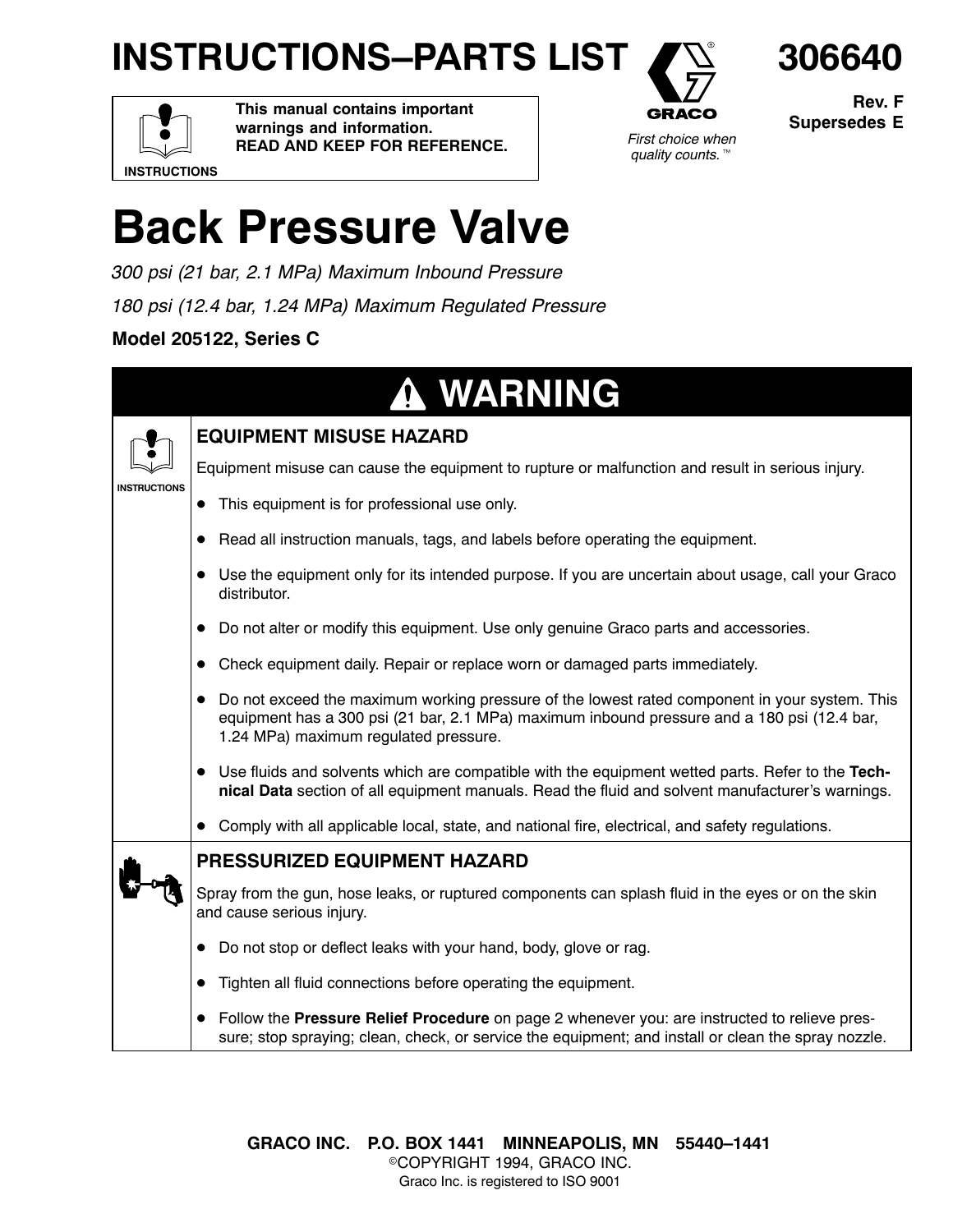#### **WARNING**

#### **PRESSURIZED EQUIPMENT HAZARD**

The system pressure must be manually relieved to prevent the system from starting or spraying accidentally. To reduce the risk of an injury from accidental spray from the gun, splashing fluid, or moving parts, follow the **Pressure Relief Procedure** whenever you:

- are instructed to relieve the pressure,
- $\bullet$  stop spraying,
- check or service any of the system equipment,
- or install or clean the spray nozzle.
- 1. Shut off the power to the pump. If you are using an air– powered pump, open the bleed–type master air valve.
- 2. Trigger the gun.
- 3. Relieve the line pressure by turning the adjusting screw (26) counterclockwise until there is no spring pressure.

## **Installation**

This valve is used in a circulating system to regulate the back pressure to spray guns and to maintain the proper circulating pressure throughout the system.

The valve is adjustable to control fluid pressure in a circulating system from 0 to 180 psi (0 to 12.4 bar, 0 to 1.24 MPa).

### **A CAUTION**

To prevent damage to the diaphragm, the hard carbide seat and stem, and other sensitive parts, handle the valve carefully.

Install the valve in the return line of the spray guns, downstream from the last gun. See Fig. 1. Connect the return line to the 3/8 npsm(m) inlet (22) and the 3/8 npsm(f) outlet (11). Be sure the connections match the direction of fluid flow in the line. See Fig. 2.





## **Operation**

The back–pressure valve controls pressure in the fluid return–line. Adjust the pump pressure and the back–pressure valve for the best combination of spraying pressure and fluid circulation.

To adjust the back–pressure valve, loosen the locknut (27) and insert the hex key wrench (7) into the socket on the adjusting screw (26). Turn the screw **clockwise to increase** pressure in the return line. Turn the screw **counterclockwise to decrease** pressure in the return line. Lock in the adjustment by tightening the locknut (27).

**NOTE:** Always check and adjust the back pressure valve if you make changes to the system such as a change of fluids, the length of the lines, and the number of spray guns.

Flush the valve with a compatible solvent whenever the rest of the system is being flushed. Fully open the valve before flushing by turning the adjustment screw counterclockwise. Always use the lowest possible pressure when flushing.

## **Service**

**NOTE:** Clean and check the valve regularly to maintain it in good working condition. Refer to the Parts drawing on page 3.

- 1. Remove the valve from the system.
- 2. Disassemble the pressure gauge (5) and the tube (16) from the inlet adapter (22). Remove the inlet adapter and the outlet union (11) from the housing (25).
- 3. Unscrew the cap (28) from the housing (25). Remove the adjusting screw (26) and the locknut (27).
- 4. Remove the spring plate (15) and the spring (13).
- 5. Loosen the cap nut (4). Disassemble the diaphragm and its related parts (2,10, 18, 19, 20, 21).

## **CAUTION**

Be careful not to damage the valve seat (1) or stem (2) which are made of hard carbide.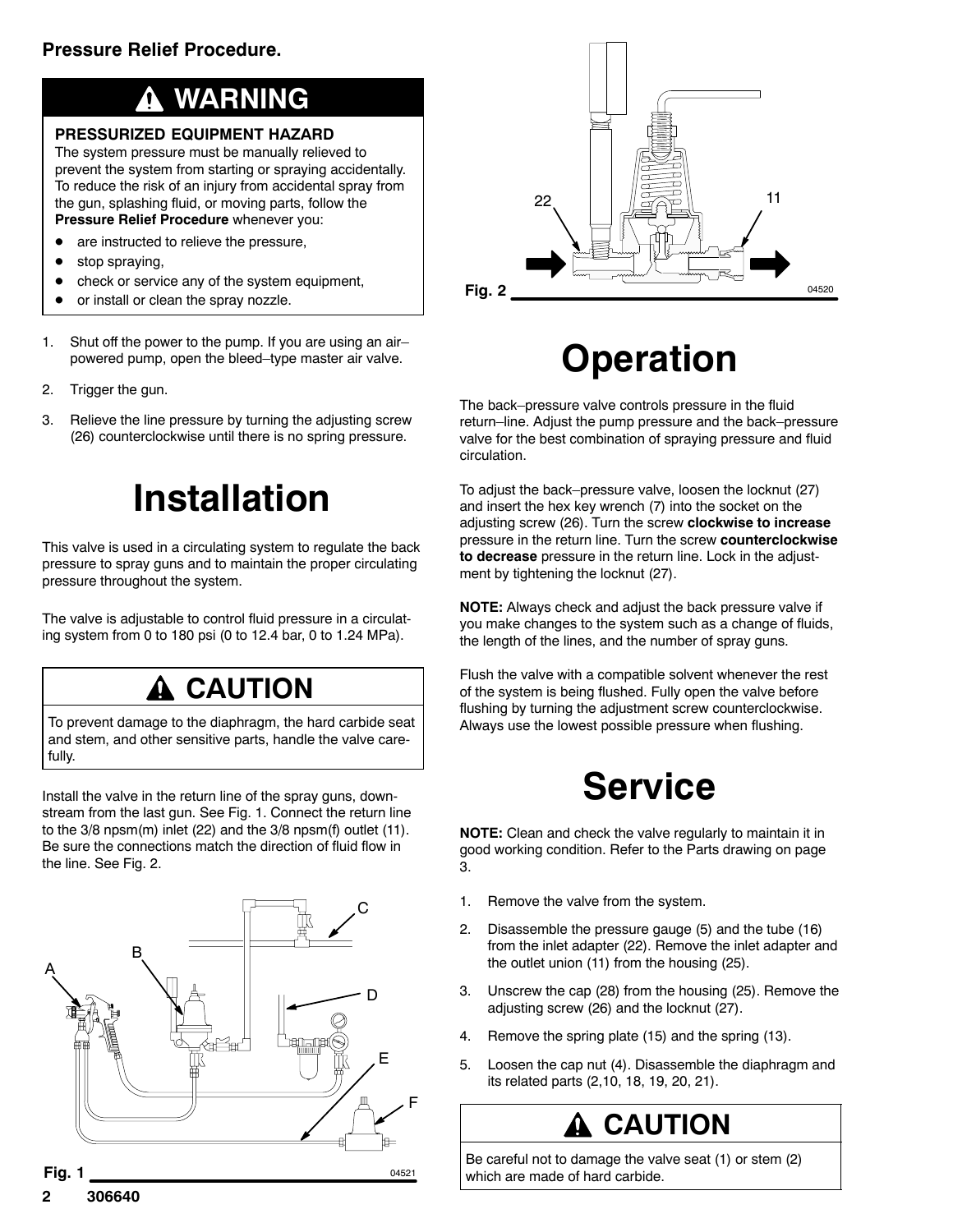## **Service**

- 6. Remove the valve seat (1) and the gasket (9) from the housing (25).
- 7. Clean all the parts with a compatible solvent. Check the parts for wear or damage. Replace worn or damaged parts.
- 8. Assemble the valve seat (1) and the gasket (9) into the housing (25). Torque to 70–80 in–lb (8–9 N.m).
- 9. Assemble the diaphragm and the related parts as shown in the parts drawing. Torque the cap nut (4) to 27–33 in–lb (3.1–3.7).

 $\bigwedge$ 

'з

 $\sqrt{4}$ 

ʻ2



- 10. Install the spring (13) and the spring plate (15).
- 11. Screw the cap (28) onto the housing (25). Torque to 115–125 in–lb (13–14 N.m). Reinstall the locknut (27) and the adjusting screw (26) into the cap (28).
- 12. Assemble the inlet adapter (22) and the outlet union (11) into the housing.
- 13. Assemble the gauge (5) to the pressure tube (16). Use a thread sealant to ensure a good seal. Install the tube and the gauge into the inlet adapter (22).
- 14. Install the valve in the system.

| Ref.<br>No.     | Part No. | <b>Description</b>                   | Qty. |  |
|-----------------|----------|--------------------------------------|------|--|
| $1 -$           | 236893   | SEAT, valve                          | 1    |  |
| $2\nu$          | 236894   | STEM, valve                          | 1    |  |
| 4               | 100529   | NUT, hex, cap, 5/16-18               |      |  |
| $5\nu$          | 187876   | PRESSURE GAUGE, 0-300 psi            |      |  |
|                 |          | (0-21 bar, 0-2.1 MPa) pressure range | 1    |  |
| 7               | 101976   | WRENCH, hex key, 3/8"                | 1    |  |
| 9 <sub>k</sub>  | 189817   | GASKET, copper                       | 1    |  |
| 10 <sub>k</sub> | 154789   | GASKET, copper                       |      |  |
| 11              | 155665   | UNION, $3/8$ npt(m) $x$              |      |  |
|                 |          | 3/8 npsm(f) swivel                   | 1    |  |
| 13              | 157796   | SPRING, compression                  | 1    |  |
| 15              | 160180   | PLATE, spring                        | 1    |  |
| 16              | 160745   | TUBE, fluid gauge                    | 1    |  |
| 18 <sub>k</sub> | 189816   | PLATE, backup                        | 1    |  |
| 19 <sub>k</sub> | 177430   | GASKET, valve                        | 1    |  |
| $20\nu$         | 177432   | DIAPHRAGM PLATE, support             | 1    |  |
| 21 <sup>2</sup> | 177431   | <b>DIAPHRAGM</b>                     | 1    |  |
| 22              | 162265   | INLET ADAPTER, 3/8-18 npsm(m),       |      |  |
|                 |          | 3/8-18 npt(m), 1/4-18 npt(f)         | 1    |  |
| 25              | 162811   | <b>VALVE HOUSING</b>                 | 1    |  |
| 26              | 112844   | ADJUSTING SCREW, 1/2-20 x            |      |  |
|                 |          | $1-5/8$ inch long                    | 1    |  |
| 27              | 100111   | LOCKNUT, 1/2-20                      | 1    |  |
| 28              | 189815   | <b>REGULATOR CAP</b>                 | 1    |  |

*Keep these spare parts on hand to reduce down time.*

### **Graco Phone Number**

*TO PLACE AN ORDER*, contact your Graco distributor, or call this number to identify the distributor closest to you: **1–800–328–0211 Toll Free**

## **Manual Change Summary**

| Assembly<br>Changed   | Part<br><b>Status</b>                   | Ref<br>No. | Part No.                             | Name                           |
|-----------------------|-----------------------------------------|------------|--------------------------------------|--------------------------------|
| 205122<br>Series to C | <b>DI</b> d<br>New<br>DIQ<br><b>New</b> | 5<br>5     | 212030<br>236893<br>101180<br>187876 | Seat<br>Seat<br>Gauge<br>Gauge |

Maximum inbound fluid pressure is increased to 300 psi (21 bar, 2.1 MPa).

# **Parts**